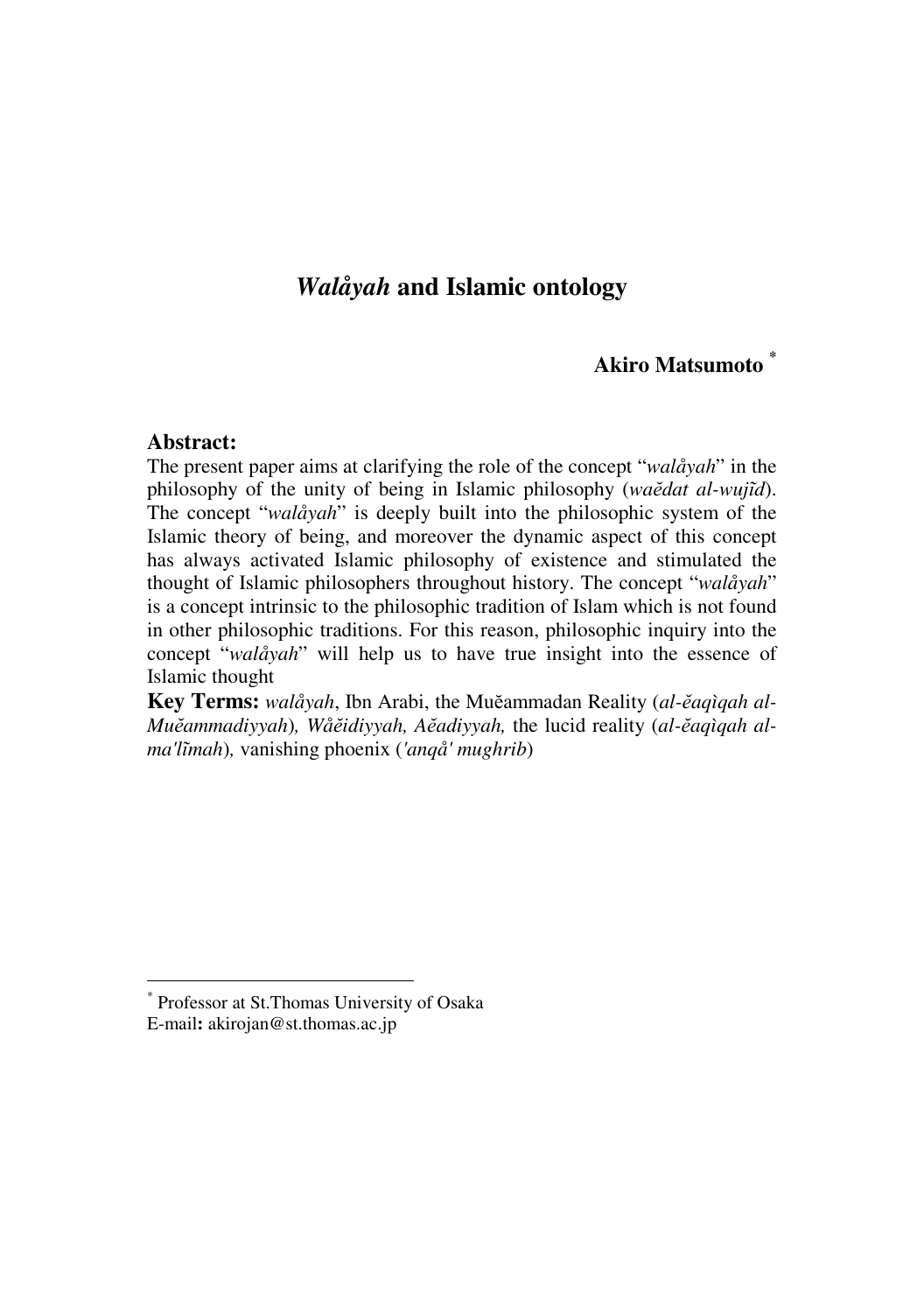There are two ways of reading the Arabic word derived from the root "w", "l", "y", that is, *walåyah* and *wilåyah*. The word at issue is mainly read *walåyah* in the Sufi tradition. However, some Sufis, such as 'Alå' al-Dawlah al-Simnånī, insist that *wilåyah* is owned by the friends of Allah (that is, *awliyå'*) while *walåyah* is owned by the prophets.<sup>1</sup> Yet, the history of Sufism has shown a brilliant development of Sufi philosophy on *walåyah*, rather than *wilåyah*. In the tradition of Sufi thought, this word is used mainly in the sense of *qurb* (nearness or closeness) while its relationship to the Sufi understanding of prophethood (*nubuwwah*), messengership (*risålah*) and deputyship (*khilåfah*) is always taken into consideration.

The reason why the concept *walåyah* was so enriched in the tradition of Sufi thought is that the concept *walåyah* originated in the religious thought of the Holy Qur'an which is proper to Islam. According to the Qur'anic teachings, Allah is very near to all things, including human beings. The idea that Allah exists near to human beings is expressed in the famous verse, "We are nearer to him than (his) jugular vein"(*na*ĕ*nu aqrab ilayhi min* ĕ*abl al-warìd*).*<sup>2</sup>* Other than this verse, there are many verses which illustrate that Allah is nearest to human beings. As I pointed out before, the word *walåyah* means basically to be near to something or somebody. Therefore, the most appropriate translation of this word is closeness or nearness or vicinity to Allah. $3$ 

Now, the fact that Allah is near to human beings means that human beings are near to Allah. Yet, this nearness which exists between Allah and human beings is not perceived on the level of daily experience. This nearness is only perceived by those who have achieved human perfection, like prophets (*anbiyå'*) and people called 'the friends of Allah' (*awliyå'*). This human perfection is believed to be accomplished at the end of a journey of tracing the ascending course (*qaws su'*ĩ*dì*) to the Origin, the source of emanation, Allah. At the point of accomplishment of human perfection, the wayfarer of this ascending course obtains insight into the source of emanation.

Now, this insight into the source of emanation is explained by the Sufis in many ways according to the degrees of their so-called mystical experiences. The source of emanation, which is called Pure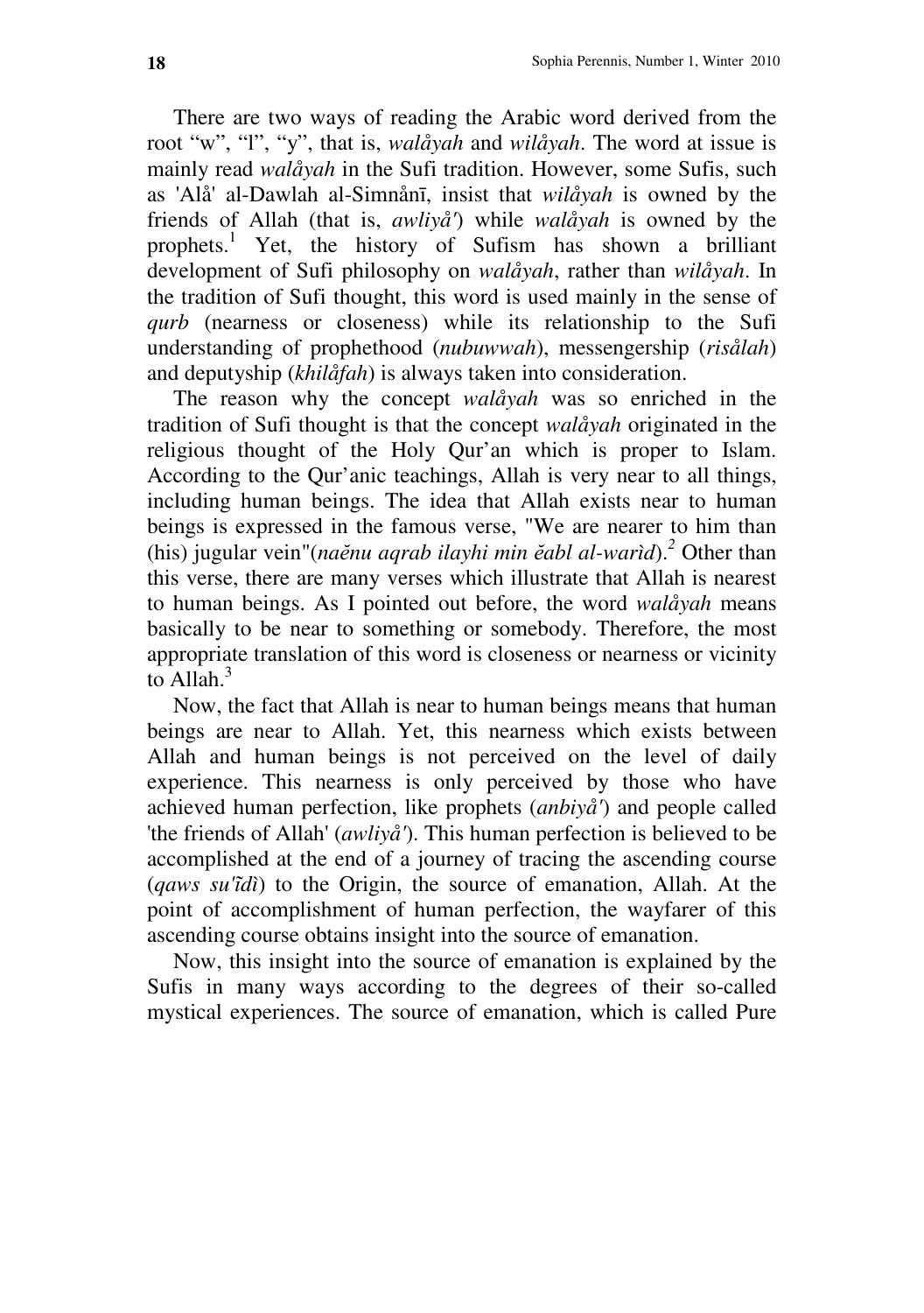Being, in the school of the unity of being (*wa*ĕ*dat al-wuj*ĩ*d*) is believed to be beyond human understanding. Here, the question is raised, "How far can mystical insight ascend toward the knowledge of the source of emanation, that is, Allah?"

The wayfarer who has accomplished the journey of human perfection in the ascending course to the source of emanation is believed to obtain nearness or vicinity (*walåyah*) to the source of emanation, Allah. And the wayfarer who has obtained this *walåyah* is called the 'friend of Allah' (*walì Allah*). Yet, as I mentioned before, Allah's being has two layers. Therefore, the question of how far wayfarers can step into the realm of the Divine Being continues always to be asked. So, consequently, the gradations of *walåyah* come to be introduced in accordance with degrees of mystical insight which the wayfarers have attained.

Now, an unknown commentator of Ibn Arabi's *Tajalliyat* has left us a very illuminative remark on *walåyah*, which is found in the supplement of Hakim Tirmidhi's *Khatm al-awliyå*, edited by Uthman Yahya.<sup>4</sup> According to this commentator, *walåyah* is divided into two kinds; first is the special *walåyah*, and second is the general *walåyah*. This distinction of the special *walåyah* and the general *walåyah* originates from the grades of nearness of human essence to Allah.<sup>5</sup> After the separation of the human essence from worldly attachments and his or her self-annihilation in the essential light of Allah, the human essence returns from the bottom of the descent of emanation to the Truth by which it exists. If this return is caused by the internal principles of the level of *A*ĕ*adiyyah* ('pure oneness'), which includes the essential and primodial keys (*al-mafåtì*ĕ *al-awwal al-dhåtiyyah*), it means the 'utmost nearness or vicinity' (*al-qurb al -aqrab*). This utmost nearness basically belongs only to the Muhammadan authoritative reality (*al-*ĕ*aqìqah al-sayyidiyyah al-mu*ĕ*ammadiyyah*). This utmost nearness which human essence obtains is the Muhammadan special *walåyah* (*al-walåyah al-kha*ģģ*ah almu*ĕ*ammadiyyah*).

If the return of the human essence to the Truth is caused by the level of the Divine Being of the *Wå*ĕ*idiyyah* ('comprehending oneness') which includes the united elements for the divine names (*al-ummahåt*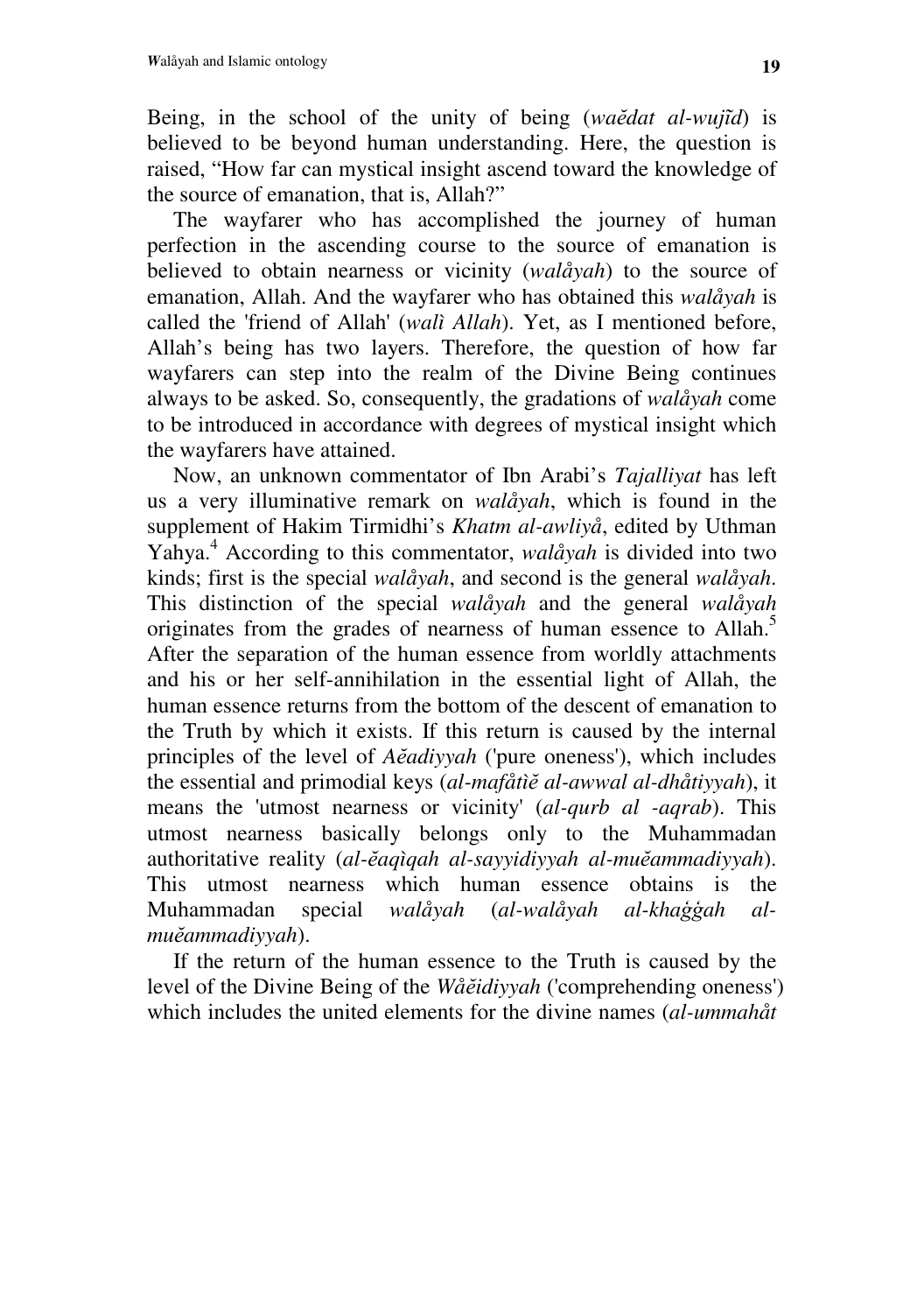*al-wa*ģ*liyyah*), it means the 'close nearness' (*al-qurb al-qarìb*). This is, the general *walåyah* which is owned by the elements of human perfection.

Now, these two *walåyah*s are regarded to be two aspects of the comprehensive authoritative *walåyah* which Allah has toward Himself and His creatures because Allah is most near to everything. Therefore, the *walåyah* comprehends everything in the universe. This is the reason why the *walåyah* is called the 'uttermost heavenly sphere' ("*alwalåyah hiya al-falak al-aqså"*). This *walåyah* is interpreted by the commentator to manifest its elements in various forms in accordance with the requirements of the immanent principles of being. If the inherent elements of *walåyah* appear with all knowledge about the universal phenomena and divine revelations, it is called the absolute prophethood (*al-nubuwwah al-mu*ĥ*laqah*), which does not bring laws into this world. If the inherent elements of the *walåyah* appear with the permission of propagation, they take the level of prophethood (and materialize in the historical prophets). If the inherent elements of the *walåyah* appear with the mission of propagation, they take the messengership (*risålah*). If they are fortified with power and scriptures, they materialize in authority or kingship (*mulk*). If they are fortified with swords, they materialize in the deputyship (*khilåfah*) of Allah.

Even in summarized form, the commentator's discussion described above is very complicated. Yet, it is clear from his ideas that the basic meaning of *walåyah* is nearness or vicinity to Allah's essence, and there are two kinds of nearness, one of which is the 'utmost nearness' which originates in the *A*ĕ*adiyyah* (pure oneness) level of Pure Being and the second is the 'close nearness' which originated in the *Wå*ĕ*idiyyah* (comprehending oneness) level of Pure Being. The point to notice in his discussion is that both the utmost nearness and the close nearness are not realized through the wayfarer's own efforts but through the immanent principles of Pure Being. This could be regarded as a kind of determinist view because the matter of whether human perfection obtains the utmost nearness to Allah or the close nearness to Him is determined by the immanent principles of Pure Being, not by the achievements of human efforts for self-perfection.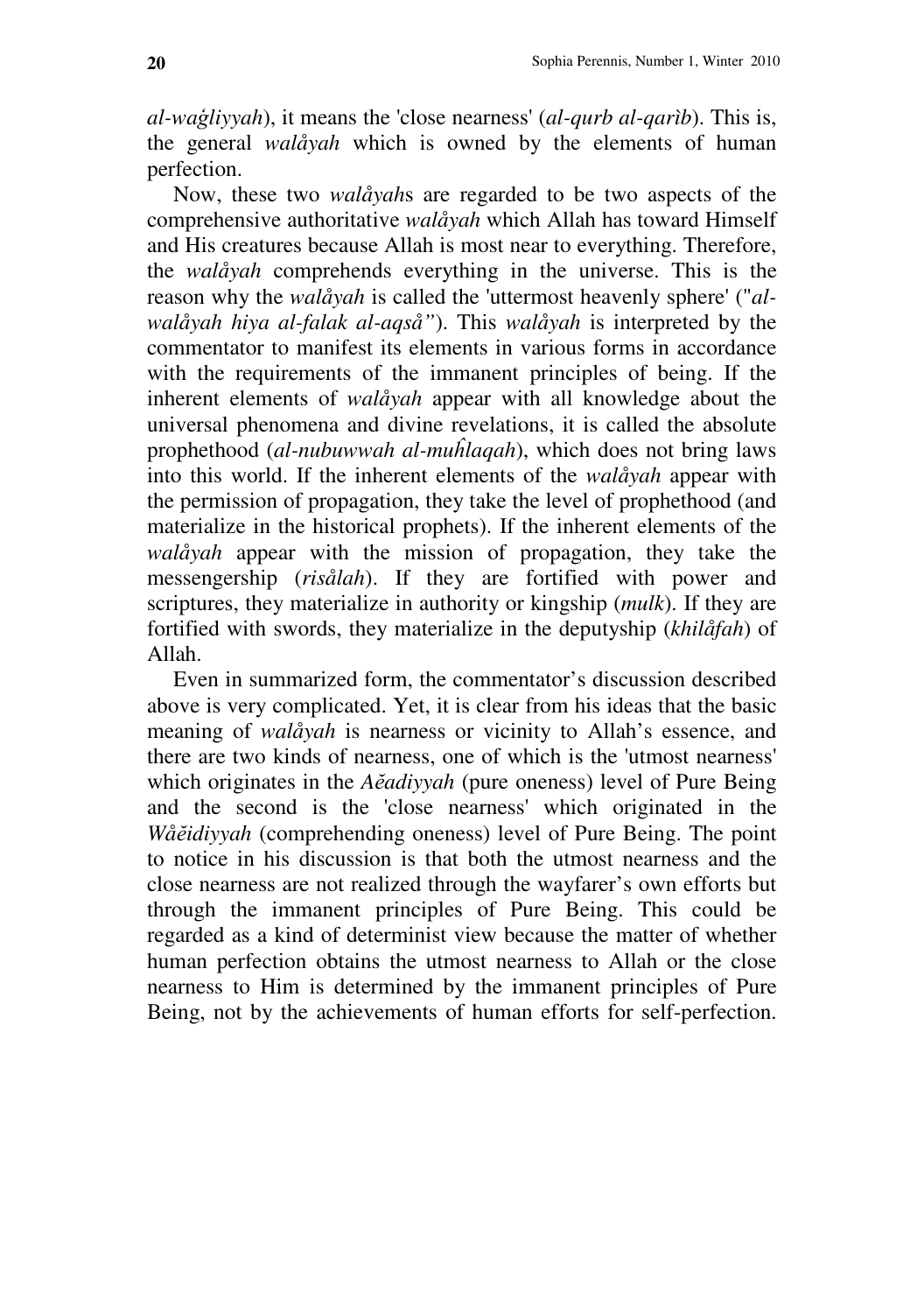Yet, this idea is deduced from deep insight into the immanent principles of Pure Being. Since according to the world view of the school of the unity of being, all the phenomena of the universe are the product of self-manifestation of Pure Being, the Pure Land (*skhavati*) Buddhist question of whether human salvation is obtained through one's efforts or through the benevolence of the transcendental Being does not matter anymore, because individual efforts are manifestations of Pure Being too. In this theory, the utmost nearness as well as the close nearness are programmed in Pure Being and caused by It.

As long as the utmost nearness, which is named the special *walåyah*, is programmed in the *A*ĕ*adiyyah* and the close nearness, which is named the general *walåyah*, is programmed in the *Wå*ĕ*idiyyah*, it is possible to regard the former as another name of the *A*ĕ*adiyyah* and the latter as another name of the *Wå*ĕ*idiyyah*. So, it is possible for a relation of the special *walåyah* to the general *walåyah* to be likened to the relation of the *A*ĕ*adiyyah* to the *Wå*ĕ*idiyyah*. In this case, the general *walåyah* could be regarded as the surface of the special *walåyah*.

Now, according to this unknown commentator, the special *walåyah* is believed to be monopolized by the Muhammadan authoritative reality. The Muhammadan authoritative reality could be regarded as the Muhammadan reality (*al-*ĕ*aqìqah al-Mu*ĕ*ammadiyyah*) in Ibn Arabi's theosophical cosmology.

In his *al-Futuhat al-Makkiyyah*, Ibn Arabi explains the cosmogonic process of realities. According to his understanding, in the beginning there was the ontological dust called *al-habå*', and in this *habå'*, the merciful Muhammadan reality (*al-*ĕ*aqìqah al-Mu*ĕ*ammadiyyah alrahmåniyyah*) was created. Yet, this does not own a place nor accept any definition. And this merciful Muhammadan reality was created from the lucid reality (*al-*ĕ*aqìqah al-ma'l*ĩ*mah*) which is beyond the characteristics of being and non-being. Furthermore, this merciful Muhammadan reality was created according to Ibn Arabi's ideas on the basis of the lucid form of Allah, the Truth, for the sake of showing the divine realities. $<sup>6</sup>$ </sup>

*Al-habå*' is, in other words, the universal material (*al-hay*ĩ*lå al-kull*) in which the universe exists in potentiality. Allah is believed to have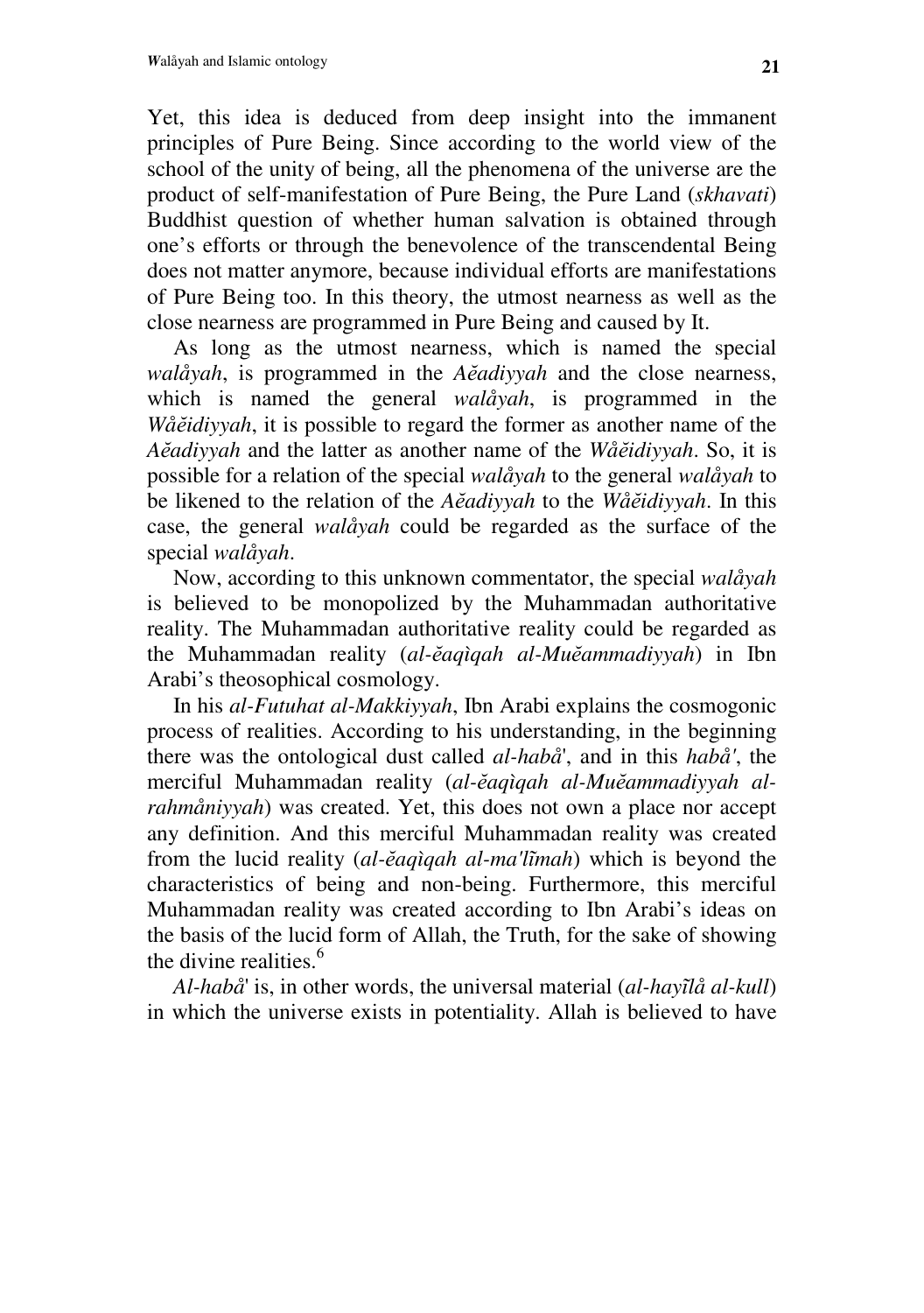illuminated this ontological dust with the flash of His Light. Things which existed in the state of potentiality in this dust are actualized owing to the flash of the divine light. Yet, the degrees or grades of their actualization are dependent on the degree of the luminous intensity of the divine flush. That which was illumined with the brightest flash of the divine light is the Muhammadan reality.

Now, in the Sufi vocabularies, the lucid reality (*al-*ĕ*aqìqah alma'līmah*) from which the Muhammadan reality was created is often called the reality of the realities (ĕ*aqìqat al-*ĕ*aqå'iq*), which is equated with the level of *A*ĕ*adiyyah* as well as the rank of astringency or concentration (*jam'*) in Jurjani's *Ta'rifat*. <sup>7</sup> On the other hand, the ontological dust (*al-habå'*) is often equated with the "vanishing phoenix" (*'anqå' mughrib*) which means a state in which Allah has not yet manifested Himself as Allah.

Previously I mentioned that the "vanishing phoenix" is one of the various names of the *A*ĕ*adiyyah*. Yet, the ontological dust (*al-habå'*) preceeds the *A*ĕ*adiyyah* is also equated with the "vanishing phoenix". The *al-habå*' preceeds the *A*ĕ*adiyyah* from the cosmological viewpoint. Yet, both are called the "vanishing phoenix". The "vanishing phoenix should be understood as a metaphor for that which transcends man's understanding.

Now, the phrase "ĕ*aqìqat al-*ĕ*aqå'iq*" could be divided into two concepts, that is, "ĕ*aqìqah*" and "ĕ*aqå'iq*". Grammatically, the word "ĕ*aqìqah*" (reality) is possessed by the word "ĕ*aqå'iq*" (realities). Yet, this construct state is used to show that the "ĕ*aqìqah*" is a source of the "ĕ*aqå'iq*". In other words, the word ĕ*aqìqah*, in the so-called "*mu*ą*åf* " position, is the originator of the ĕ*aqå'iq* in the "*mu*ą*åf ilayhi* " position. Since it is said that the "*al-*ĕ*aqìqah al-ma'l*ĩ*mah*" from which *al-*ĕ*aqìqah al-Mu*ĕ*ammadiyyah* is created is called ĕ*aqìqat al-*ĕ*aqå'iq*, the ĕ*aqìqah* in the *mu*ą*åf* position must be the *al-*ĕ*aqìqah al-ma'l*ĩ*mah* and the ĕ*aqå'iq* in the *mu*ą*åf ilayhi* position must be the ĕ*aqìqah Mu*ĕ*ammadiyyah* as a matter of course.

Now, the theoretical relationship between the *walåyah* theory and the ontological cosmogony is clear. In the *walåyah* theory, the utmost closeness, which is the special *walåyah*, is monopolized by the Muhammadan authoritative reality, that is, the Muhammadan reality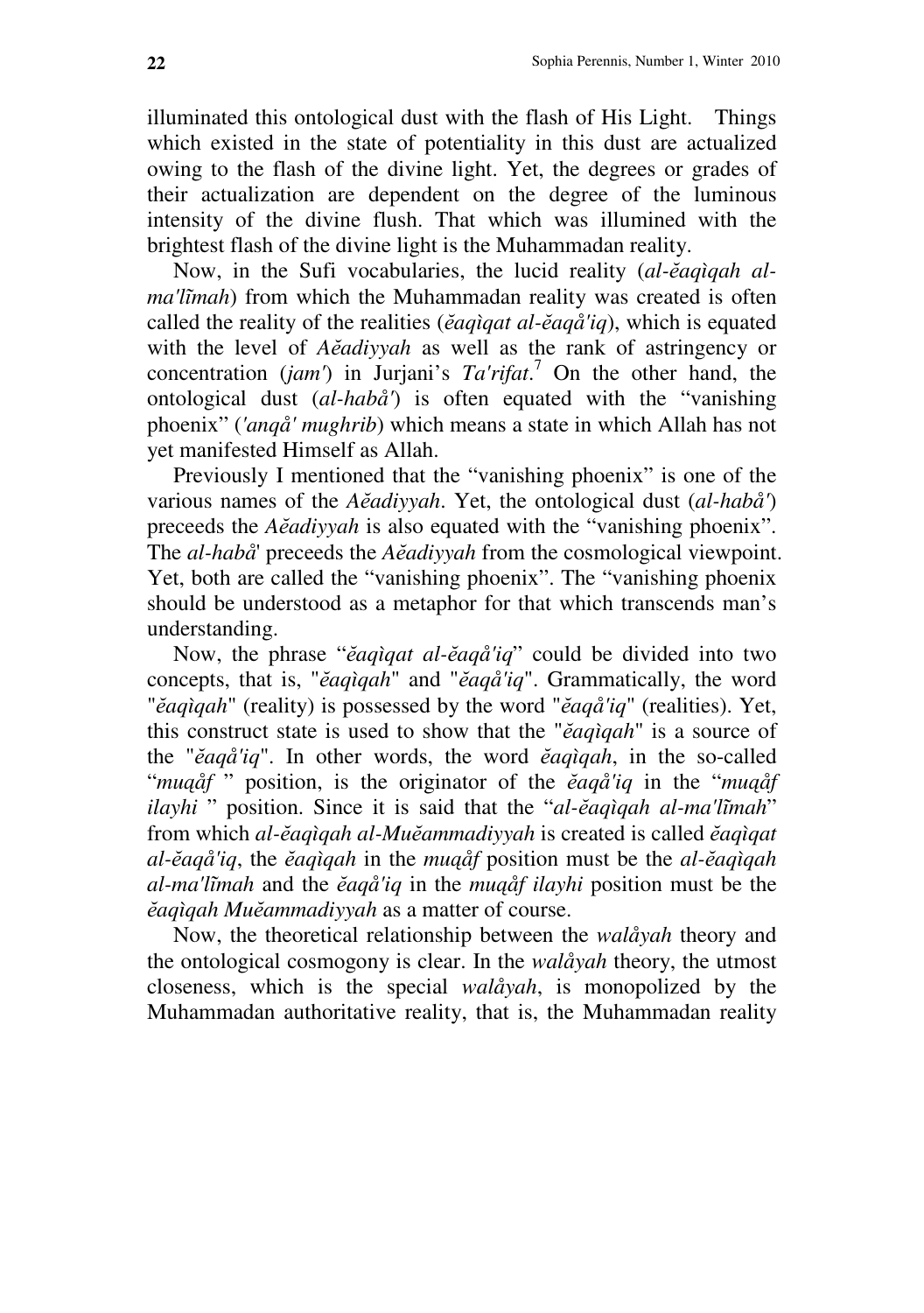in Ibn Arabi's philosophy. In his philosophy, the Muhammadan reality is created from the lucid reality in order to show the divine realities. This means that the Muhammadan reality includes the divine realities which could be regarded as one with the intellectual forms of the divine names and attributes (*al-*ģ*uwar al-'ilmiyyah fì asmå' wa sifåtihi*). Therefore, the Muhammadan reality is on the level of the divine names, which means the level of the *Wå*ĕ*idiyyah*, not the level of the *A*ĕ*adiyyah*.

From the above-mentioned analysis of the *walåyah* theory, the special *walåyah* (the utmost closeness) which is monopolized by the Muhammadan reality is the closeness which the level of the *Wå*ĕ*idiyyah* has in relation to the level of the *A*ĕ*adiyyah*. On the other hand, the general *walåyah* which is caused by the immanent principles of the level of the *Wå*ĕ*idiyyah* is regarded as the closeness which the intellectual forms of the empirical beings have in relation to the level of the *Wå*ĕ*idiyyah*, that is, the level of the divine names and attributes. This closeness could be regarded as the closeness which the Prophet of Islam experienced in his night journey and which in the Qur'an is described as "two bows' length or nearer" (*qåba qawsayn aw adnå*).*<sup>8</sup>* Yet, on the other hand, the Muhammadan reality is called the Perfect Human who is a transcendental personality. Therefore, it is possible to say that the special *walåyah* belongs to the Perfect Human. In Sufi vocabularies, the Perfect Human has manifold meanings. It means sometimes the metaphysically posited personality called the Great Human (*al-insån al-kabìr*) and sometimes means the Prophet Muhammad as the ethic paragon of the Muslims. Although the meanings of the Perfect Human differ from each other on the level of usage, there is no difference between the metaphysically posited Perfect Human and Muhammad the Prophet of Islam, who had experienced the utmost closeness of the *qåba qawsayn aw adnå* to Allah in his night journey, because in his experience of *qåba qawsayn aw adnå*, he experienced the utmost closeness which the *Wå*ĕ*idiyyah* (that is, the Muhammadan reality) has in relation to the *A*ĕ*adiyyah* and which means the closeness of the Perfect Human to the Divine Essence, that is, the *A*ĕ*adiyyah*. Therefore, Muhammad the Prophet of Islam could be regarded to have held the utmost closeness of the